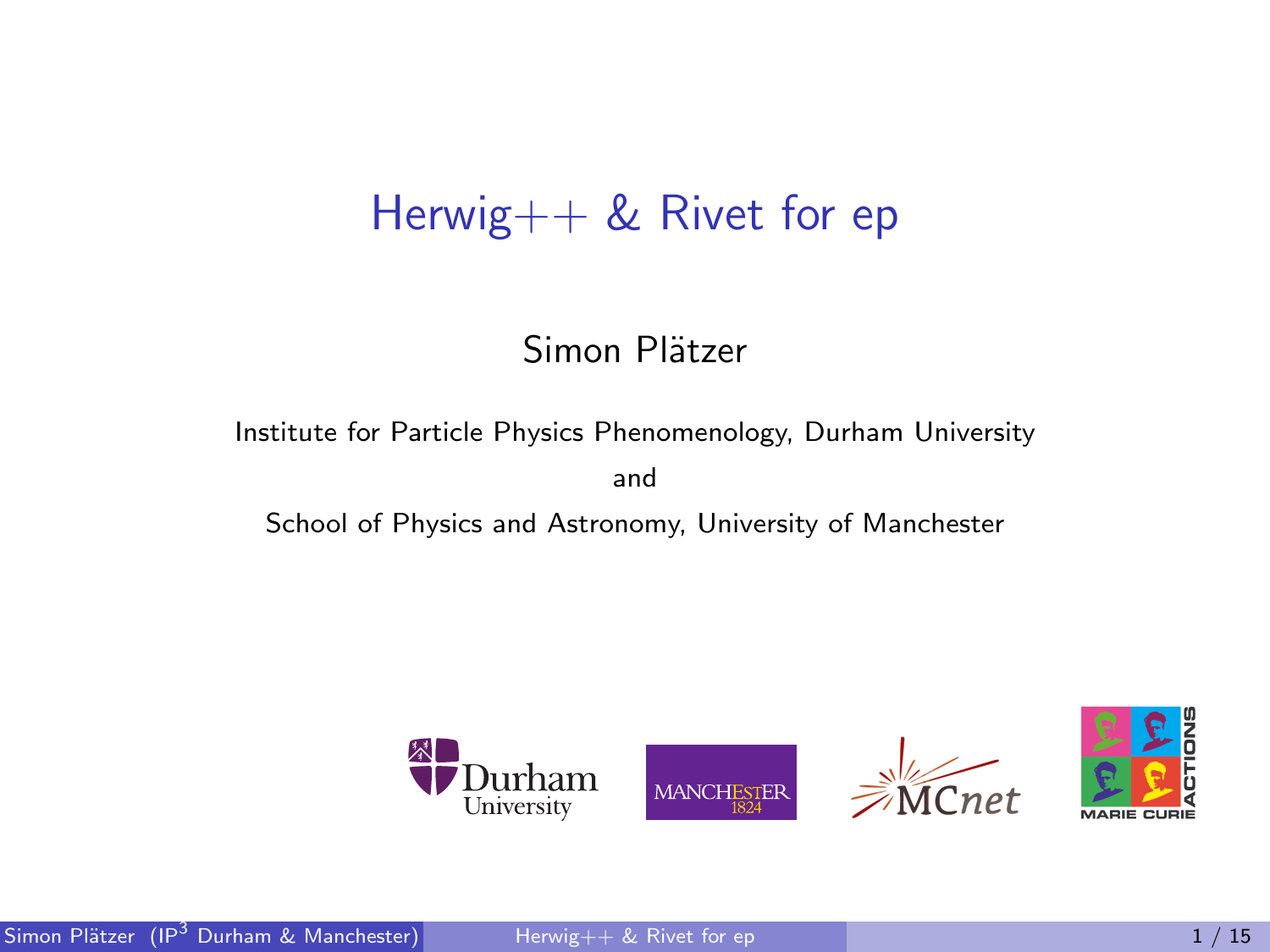## Outline.

Herwig++ status, prospects and wishes for ep [SP for the Herwig++ collaboration]

- $-$  Herwig $++$  for ep
- Prospects for Herwig++ 3.0
- An ep wishlist for MC generators

A Rivet wrapper for HZTOOL [H. Jung, SP]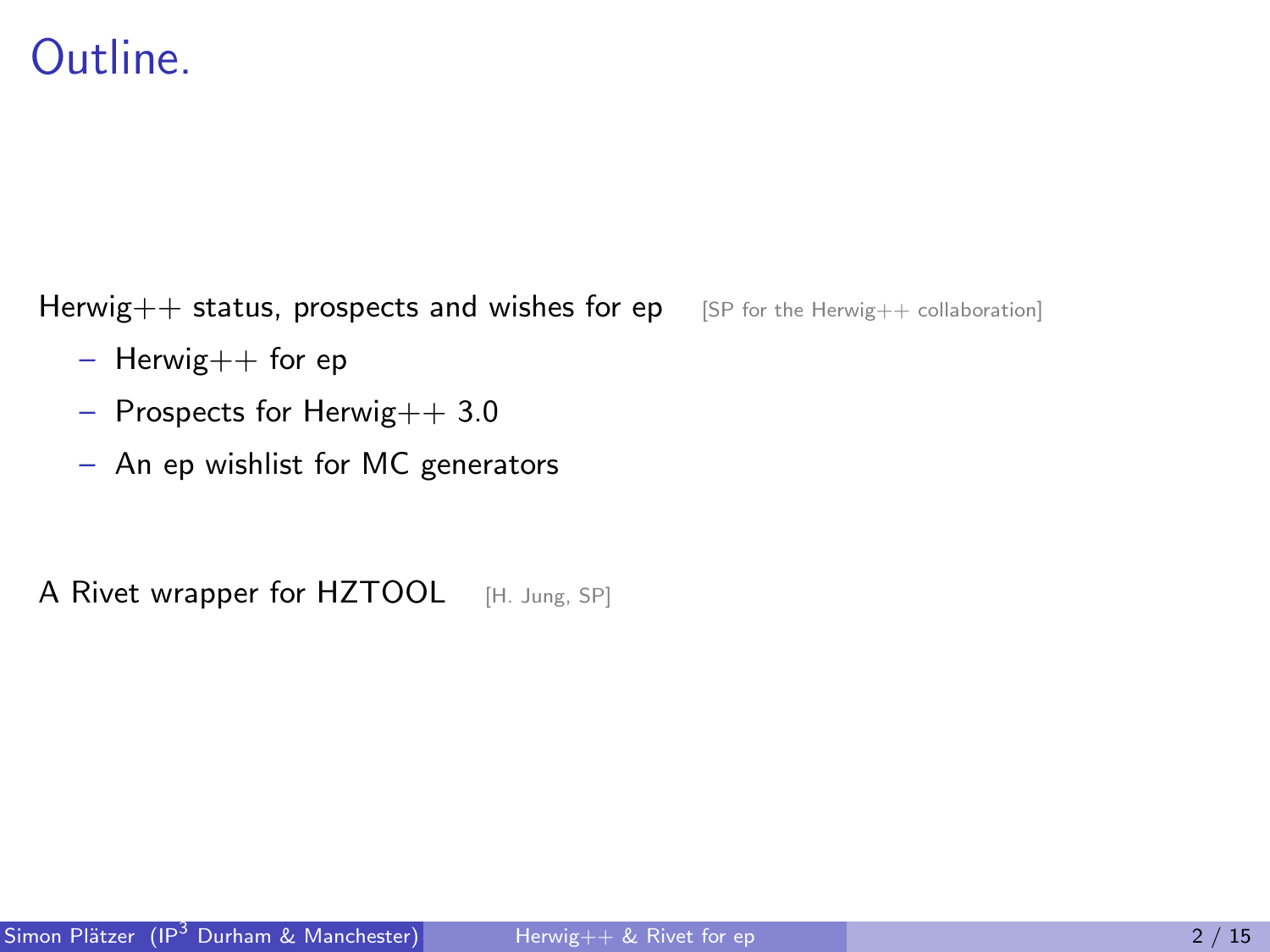Herwig $++$  & ep – Status as of 2.7

Showers:

- Default: angular ordered shower [S. Gieseke, P. Stephens, B. Webber JHEP 0312 (2003) 045]
- Optional:  $p_{\perp}$  ordered dipole shower [SP & S. Gieseke JHEP 1101 (2011) 024]

Both ready and tested for inclusive DIS, including NLO matching.  $2+1$  jets at NLO+PS available as well.

Plus: Cluster hadronization, eikonal MPI model [not yet ready for photoproduction]

No extensive validation for ep. Analyses missing in usable form  $\rightarrow$  Part II [Sadly, also not highest priority]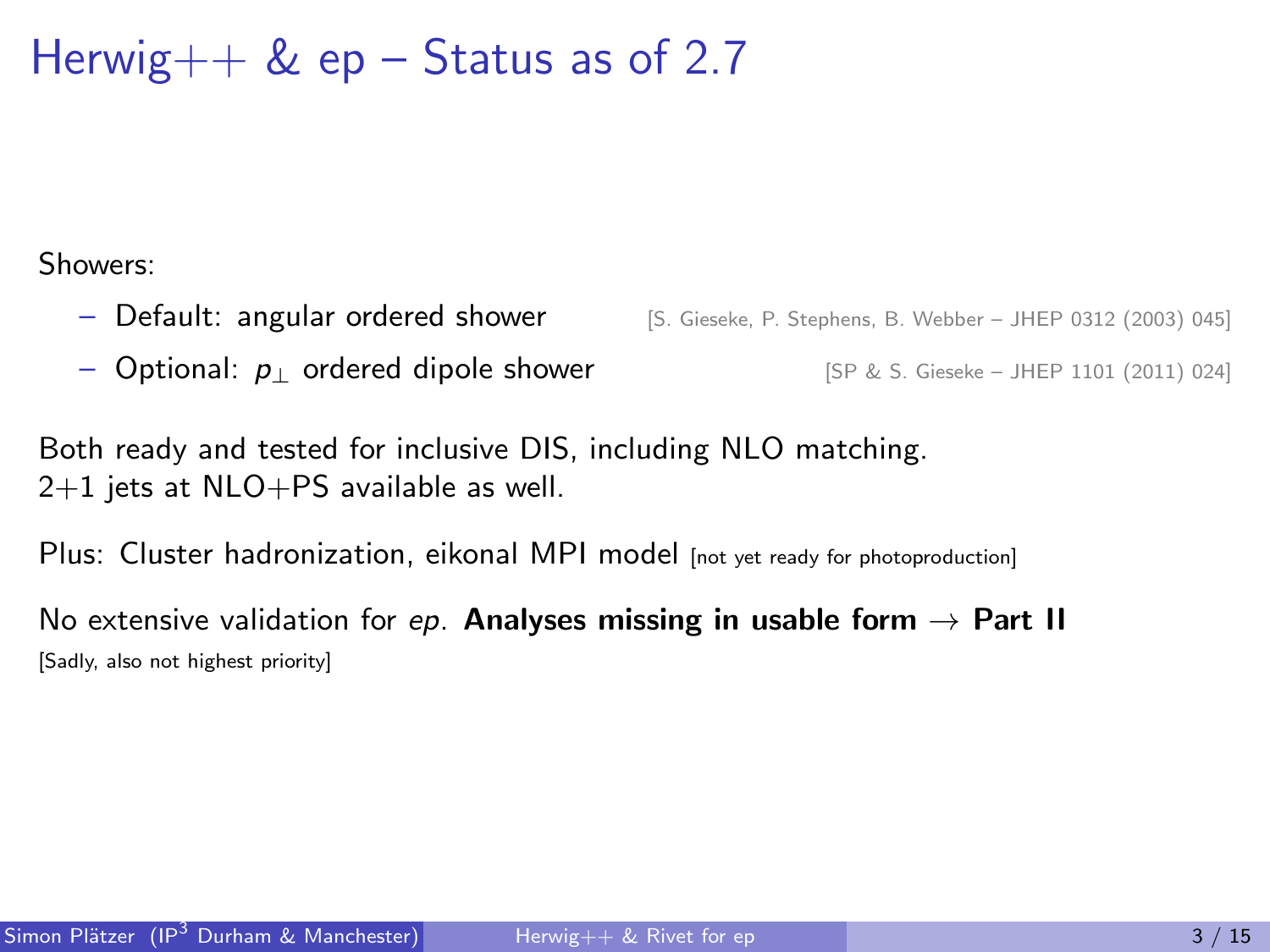## Angular Ordered Shower plus NLO.



[L D'Errico, P. Richardson – Eur.Phys.J. C72 (2012) 2042]

Angular ordered shower with matrix element correction and Powheg matching (builtin).

Transverse energy flows at low- $Q^2$ . Major improvements by NLO in high- $Q^2$  sample.

No dedicated tune.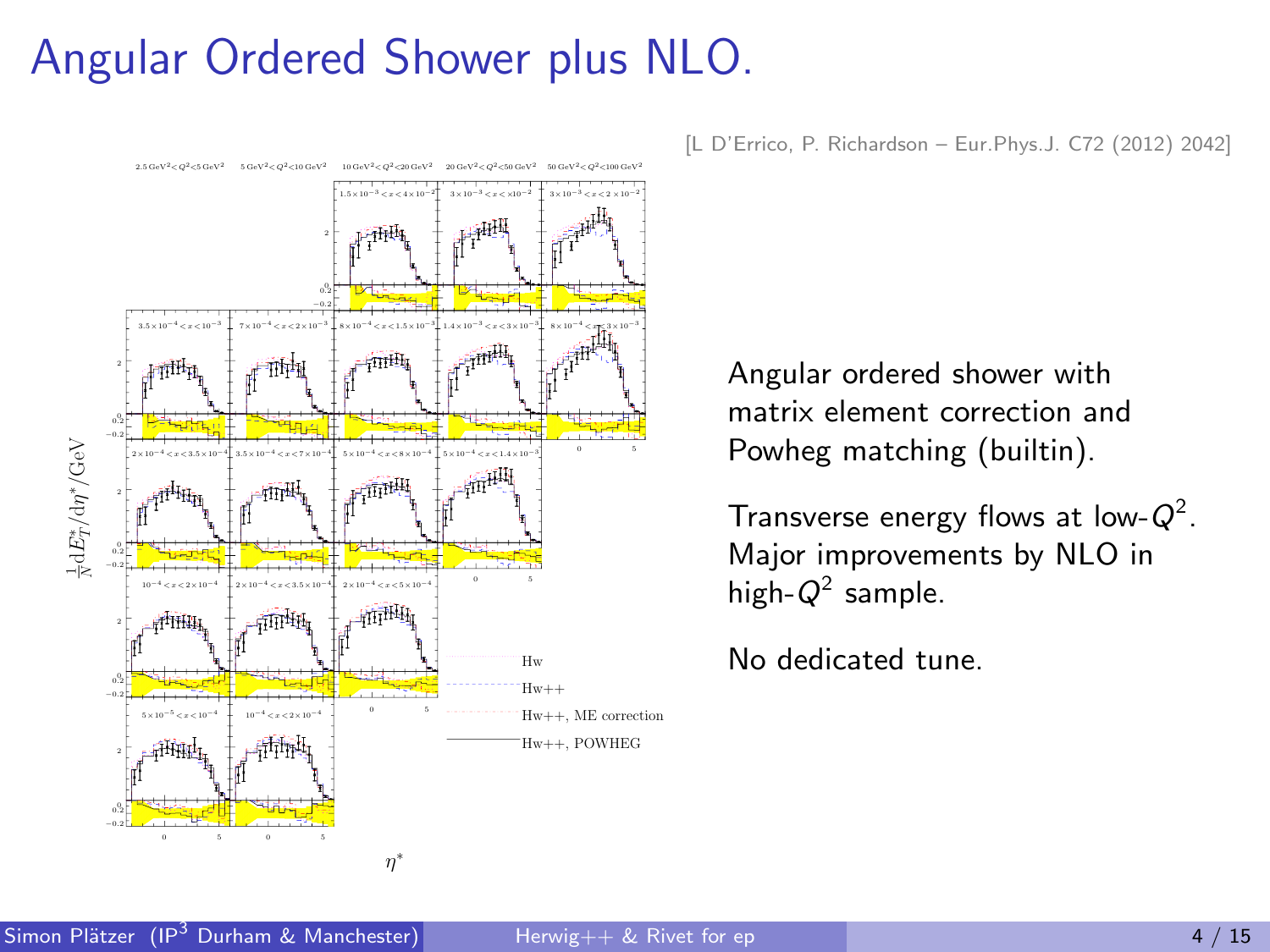## Dipole Shower plus NLO.

LO+PS and NLO+PS results, dedicated LO and NLO tunes

[SP & S. Gieseke – Eur.Phys.J. C72 (2012) 2187]



Central region fine, forward, high- $Q^2$  not as good.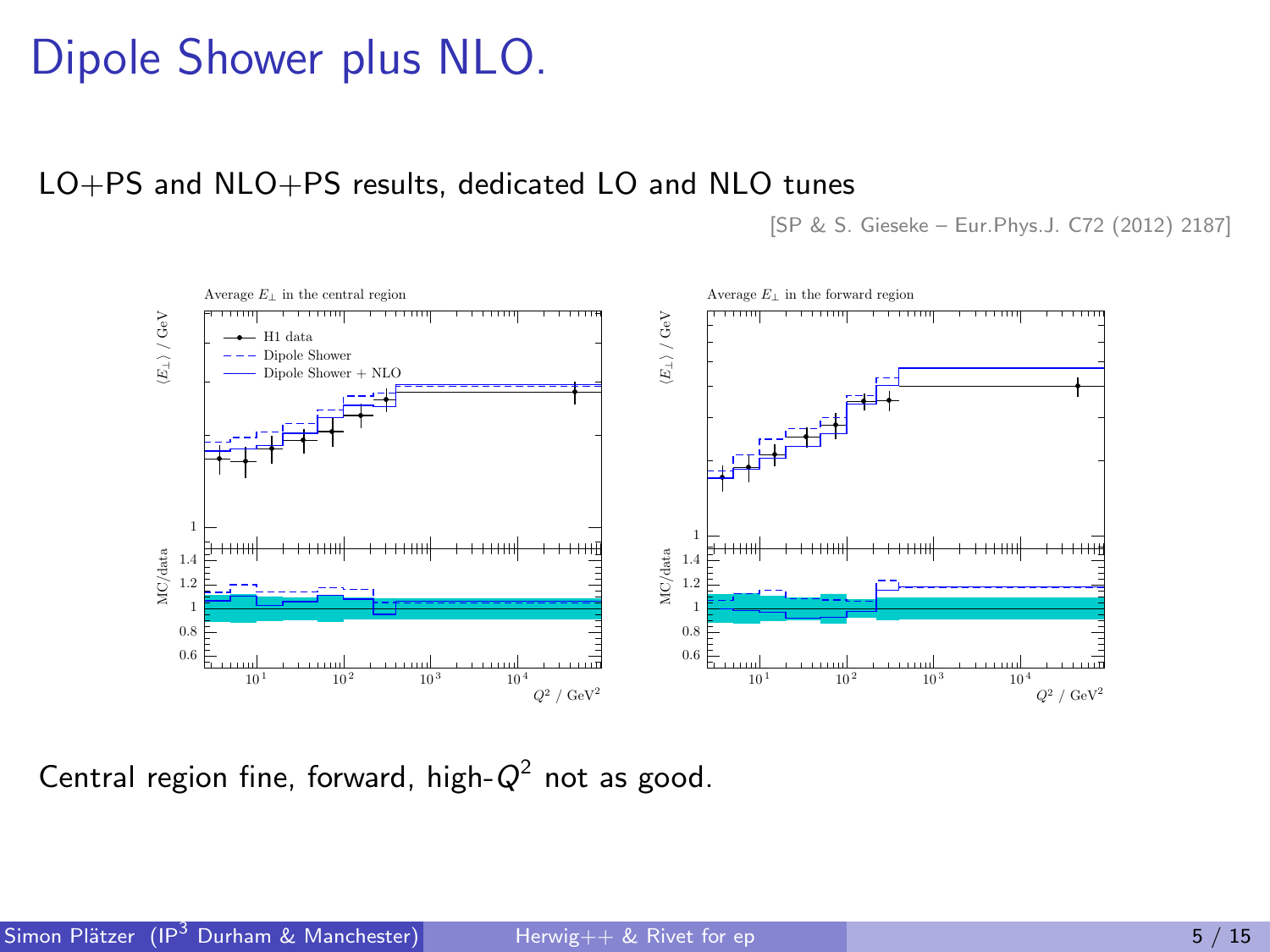## Prospects for Herwig++ 3.0 and beyond.

Automated LO and NLO cross sections for Herwig++

[J. Bellm, N. Fischer, S. Gieseke, SP, D. Rauch, C. Reuschle + A. Wilcock, P. Richardson]

- Run out of the box, steering as before.
- Include matching to angular ordered and dipole shower.
- Provide all necessary functionality for (N)LO merging.

Include reasonable and consistent evaluation of shower and scale uncertainties.  $\rightarrow$  Integrated, coherent framework.

Continuation and generalization of dipole shower plus NLO developments.

```
[SP & S. Gieseke – Eur.Phys.J. C72 (2012) 2187]
```
Closely tied to structural improvements and extensions of ThePEG. Major milestone for Herwig $++$  3.0 efforts.

Partial beta tester available in Herwig $++ 2.7 \times$ , much more to come in 3.0.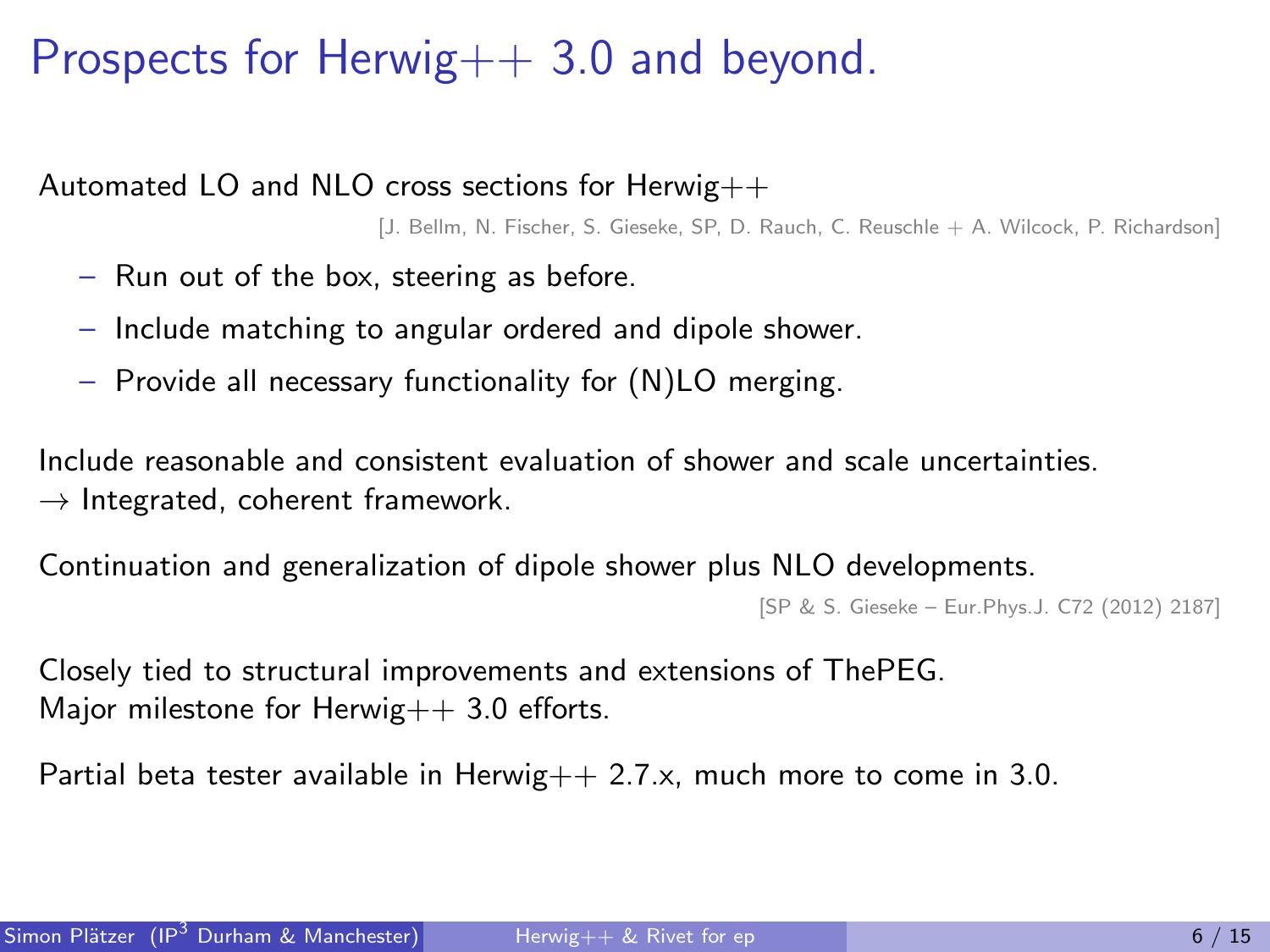## Matchbox Overview.

$$
\sigma_{\text{NLO}} = \int_{n} d\sigma_{\text{LO}} \begin{pmatrix} |\mathcal{M}_{n,0}\rangle \\ |\mathcal{M}_{n,0}|^{2} \end{pmatrix} + \int_{n} \begin{bmatrix} d\sigma_{\text{V}} \left( \frac{|\mathcal{M}_{n,0}\rangle, |\mathcal{M}_{n,1}\rangle}{2\text{Re}((\mathcal{M}_{n,0}|\mathcal{M}_{n,1})}) \right) + \int_{1} d\sigma_{\text{A}} \begin{pmatrix} |\mathcal{M}_{n,0}\rangle \\ |\mathcal{M}_{n,0}^{ij}|^{2} \end{pmatrix} \Bigg] \\ + \int_{n+1} \begin{bmatrix} d\sigma_{\text{PS}} \begin{pmatrix} P(\vec{q}), D(\rho_{\perp}) \\ \text{M}_{n,0} \end{pmatrix} - d\sigma_{\text{A}} \begin{pmatrix} |\mathcal{M}_{n,0}\rangle \\ |\mathcal{M}_{n,0}^{ij}|^{2} \end{pmatrix} \Bigg] \\ + \int_{n+1} \begin{bmatrix} d\sigma_{\text{R}} \begin{pmatrix} |\mathcal{M}_{n+1,0}\rangle \\ |\mathcal{M}_{n+1,0}|^{2} \end{pmatrix} - d\sigma_{\text{PS}} \begin{pmatrix} P(\vec{q}), D(\rho_{\perp}) \\ \text{R}_{\text{ME}}(\rho_{\perp}) \end{pmatrix} \Bigg]
$$

### Interfaces at amplitude level

- Color bases provided, including interface to ColorFull. [M. Sjödahl, SP]
- Spinor helicity library and caching facilities.
- MadGraph5. [MadGraph & J. Bellm, S. Gieseke, SP, A. Wilcock]
- Some in-house calculations and parts of HJets++. [F. Campanario, T. Figy, SP, M. Sjödahl]

### Matchbox infrastructure

based on [SP & S. Gieseke – Eur.Phys.J. C72 (2012) 2187]

- Process generation and bookkeeping, integration.
- Automated Catani-Seymour dipole subtraction.
- Diagram-based mutli-channel phase space.

### Interfaces at squared amplitude level

- Dedicated interfaces. [HEJ & SP] [nlojet++ & J. Kotanski, J. Katzy, SP]
- $-$  BLHA2

[GoSam & J. Bellm, S. Gieseke, SP, C. Reuschle] [NJet & SP] [OpenLoops & J. Bellm, S. Gieseke] [VBFNLO & K. Arnold, S. Gieseke, SP]

#### Shower plugins

matching details & uncertainties lin preparation]

- Dipole shower  $D(p_+)$ .
- Angular ordered shower  $P(\tilde{q})$ .
- ME correction  $R_{\text{MF}}(p_{\perp})$ , including adaptive sampling.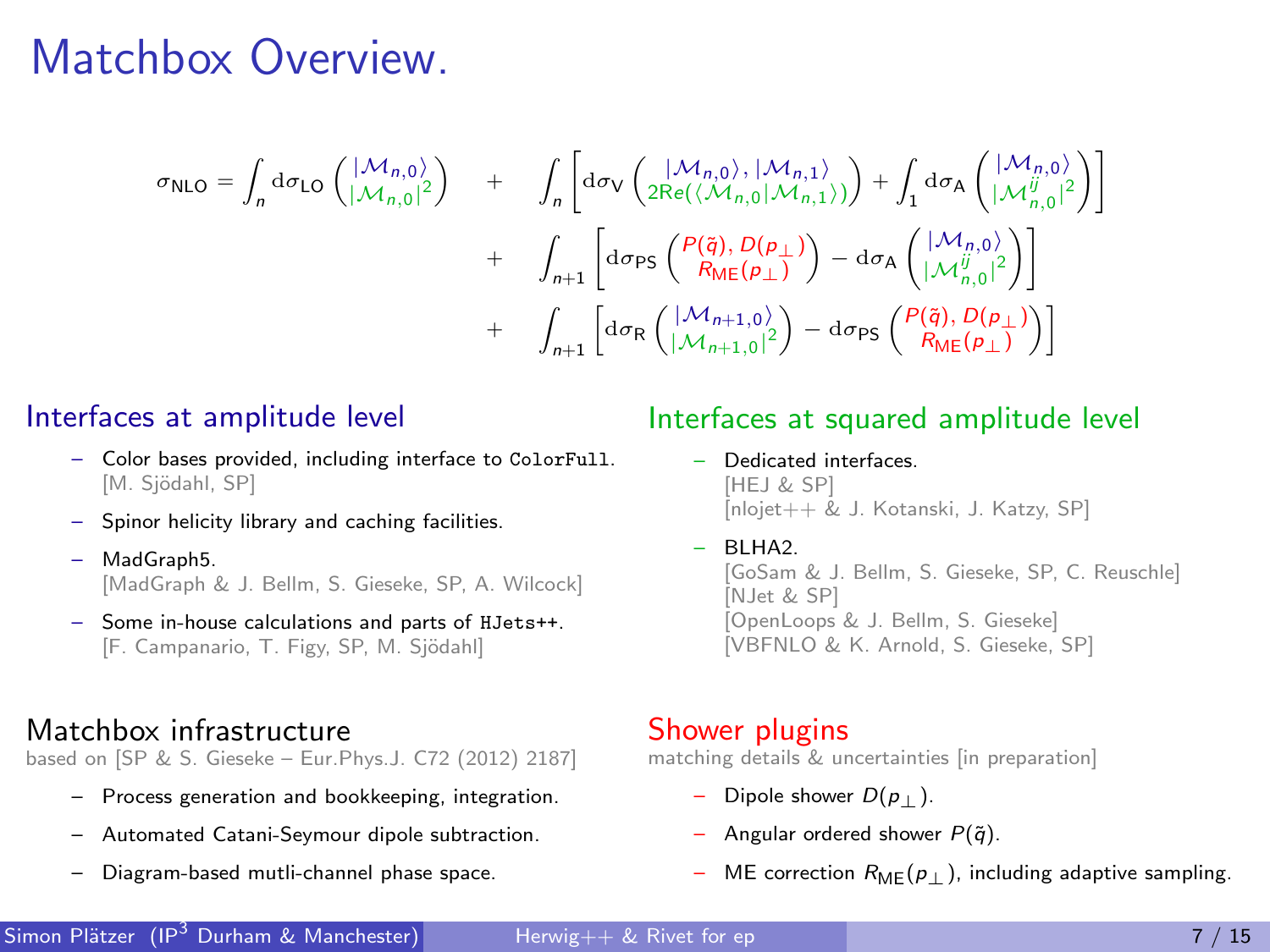# (N)LO Merging.

[J. Bellm, S. Gieseke, SP – work in progress]

Matchbox framework provides unique possibilities for exploring new merging algorithms. Follow the 'unitarized' approach.  $[SP - JHEP 1308 (2013) 114]$  [Lönnblad, Prestel –JHEP 1303 (2013) 166]



Z plus jets from ATLAS, four-jet correlations at LEP. Merging crucial for ep jet production: Need for tests.

[see also T. Carli, T. Gehrmann, S. Hoeche – Eur.Phys.J. C67 (2010) 73-97]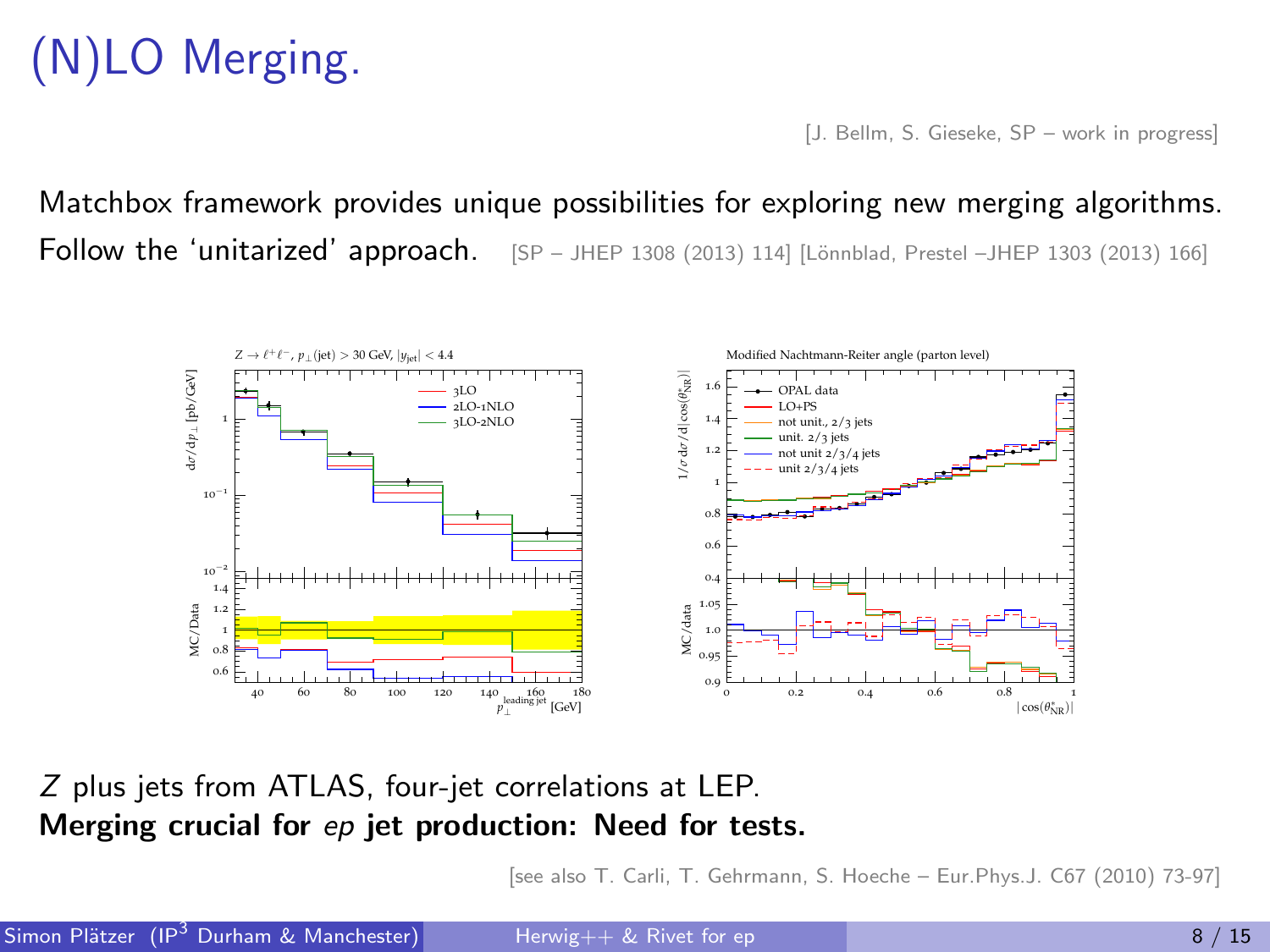## Useful ep Physics for Event Generators.

A lot of data certainly available, but anything more in these directions is helpful:

Matching/Merging: Everything which has  $(n > 1) + 1$  jets.

### Hadronization:

Identified particle spectra in general, and specifically forward. We know that we've got hadronization troubles at LHC, ep needed to clarify this.

### Showers:

Jet evolution (more speculative): Generalized jet algorithms, jet shapes.

Personal statement: We should stop blindly extrapolating from LEP to LHC. Validation against ep data is absolutely crucial, and highly welcome.

Analyses need to be usable: Rivet; corrections for detector acceptance only.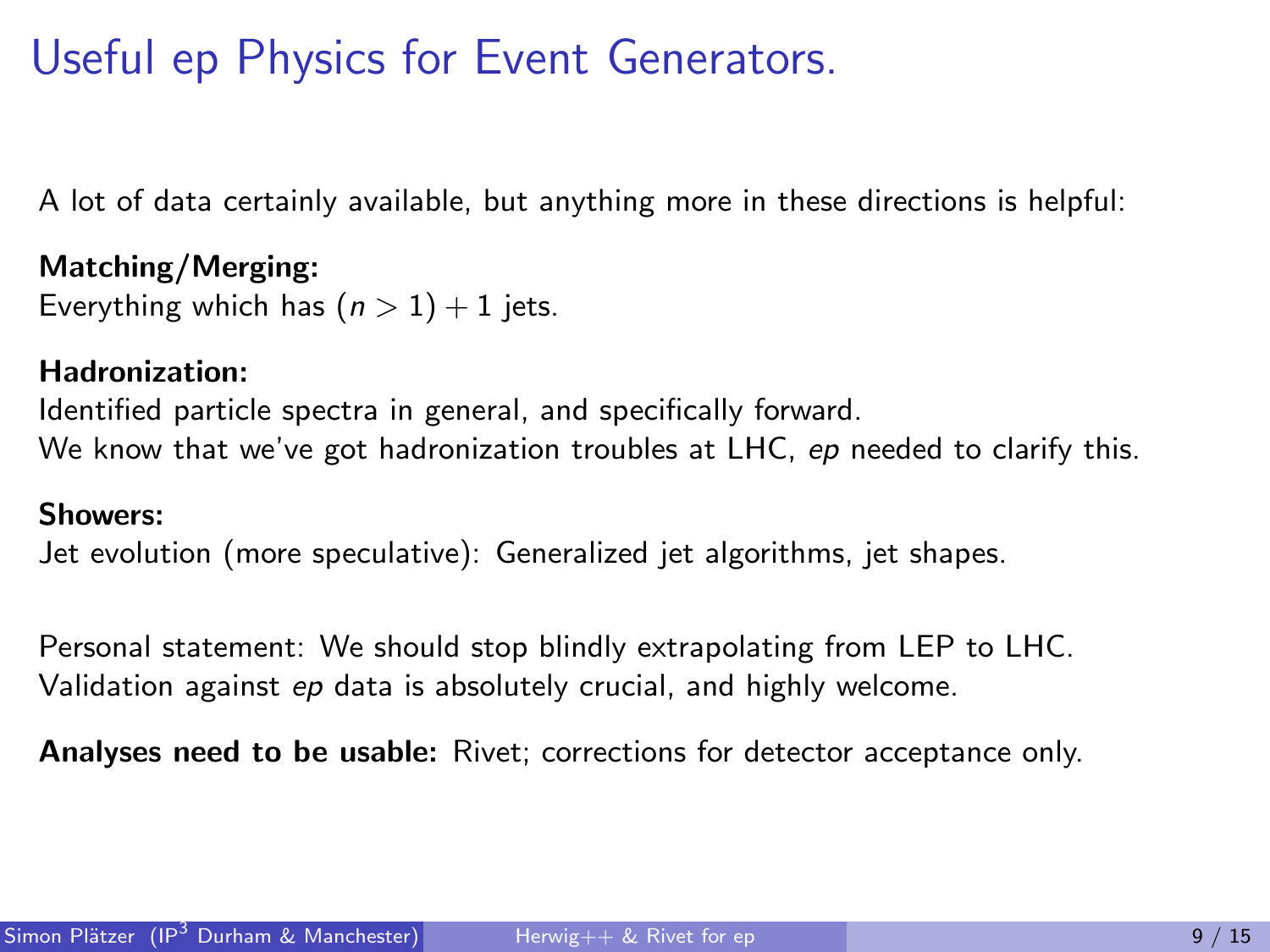## A Rivet Wrapper for HZTOOL.

[H. Jung, SP – in progress]

There are four HERA analyses in the current Rivet release. Do I need to add further motivation? Here's how it works:

HZTOOL plugin builds as configure/make/make install

Then just use as always:

rivet -a HZToolAnalysis -a HZ07062 myStuff.hepmc

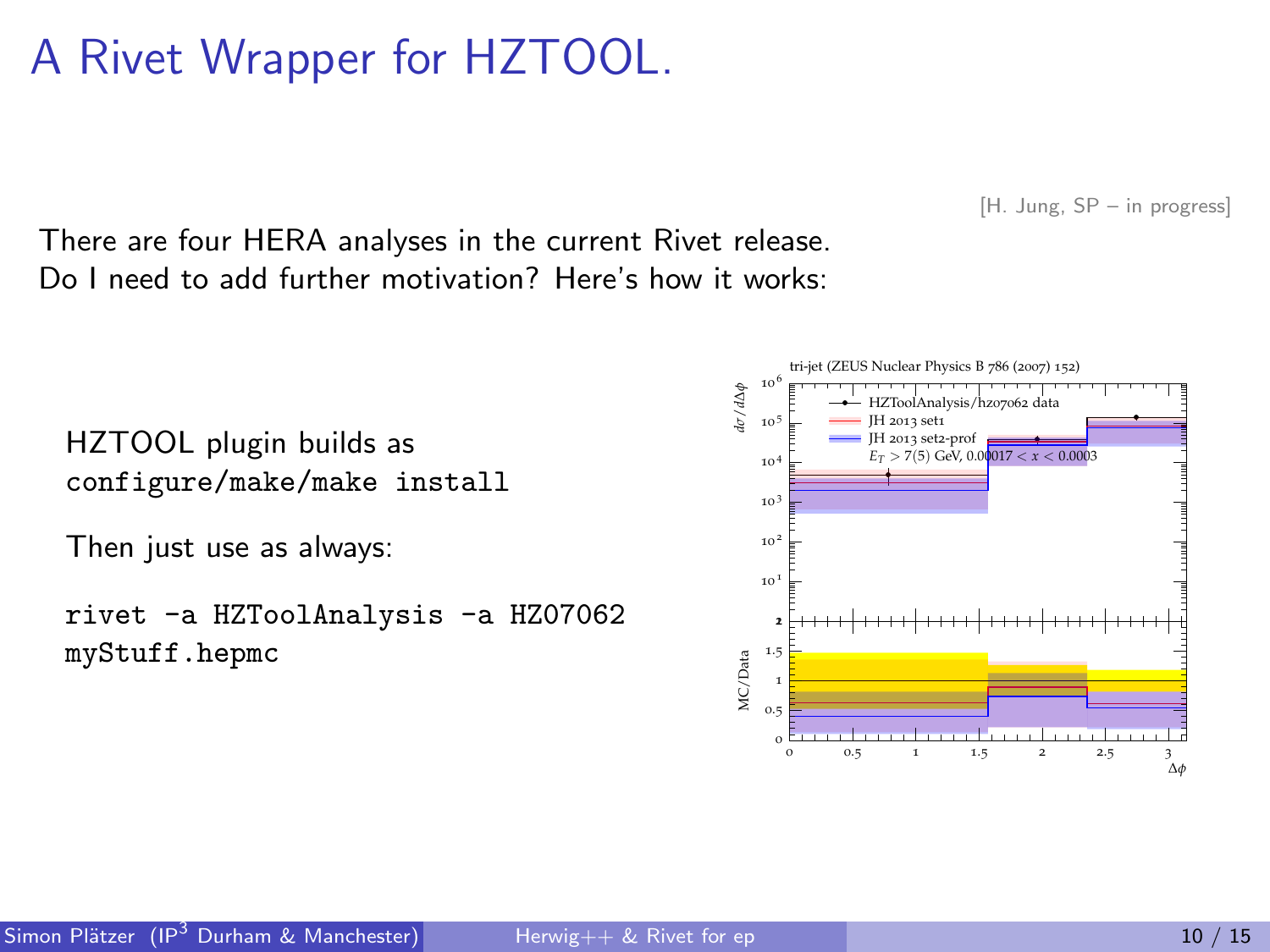## A Rivet Wrapper for HZTOOL.

[H. Jung, SP – in progress]

TODOs for a release:

- Currently Rivet 1.9.x based. Rivet 2.x port needed?
- A lot of documentation files (.plot,.info) to write.
- Testing, testing, testing.

Any help is more than welcome!

We will probably make a beta tester available soon.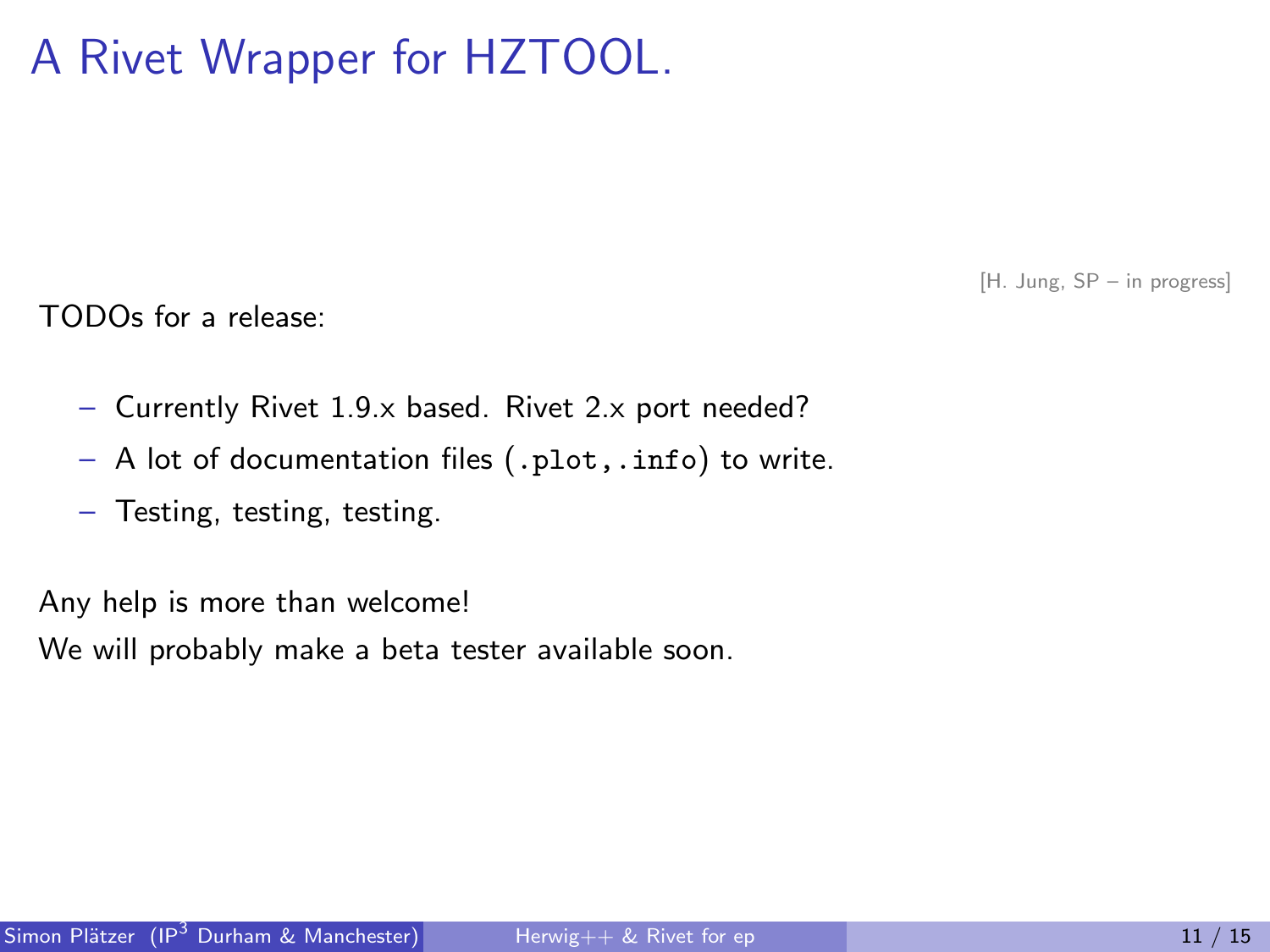## Summary.

Herwig $++$  is ready for DIS, even at  $NLO+PS$ .

More development ongoing, next release will provide NLO+PS also for jets.

Multijet merging is crucial, we follow a new merging algorithm.

ep physics is highly relevant to event generator development. Analyses need to be usable: Rivet. HZTOOL wrapper available soon.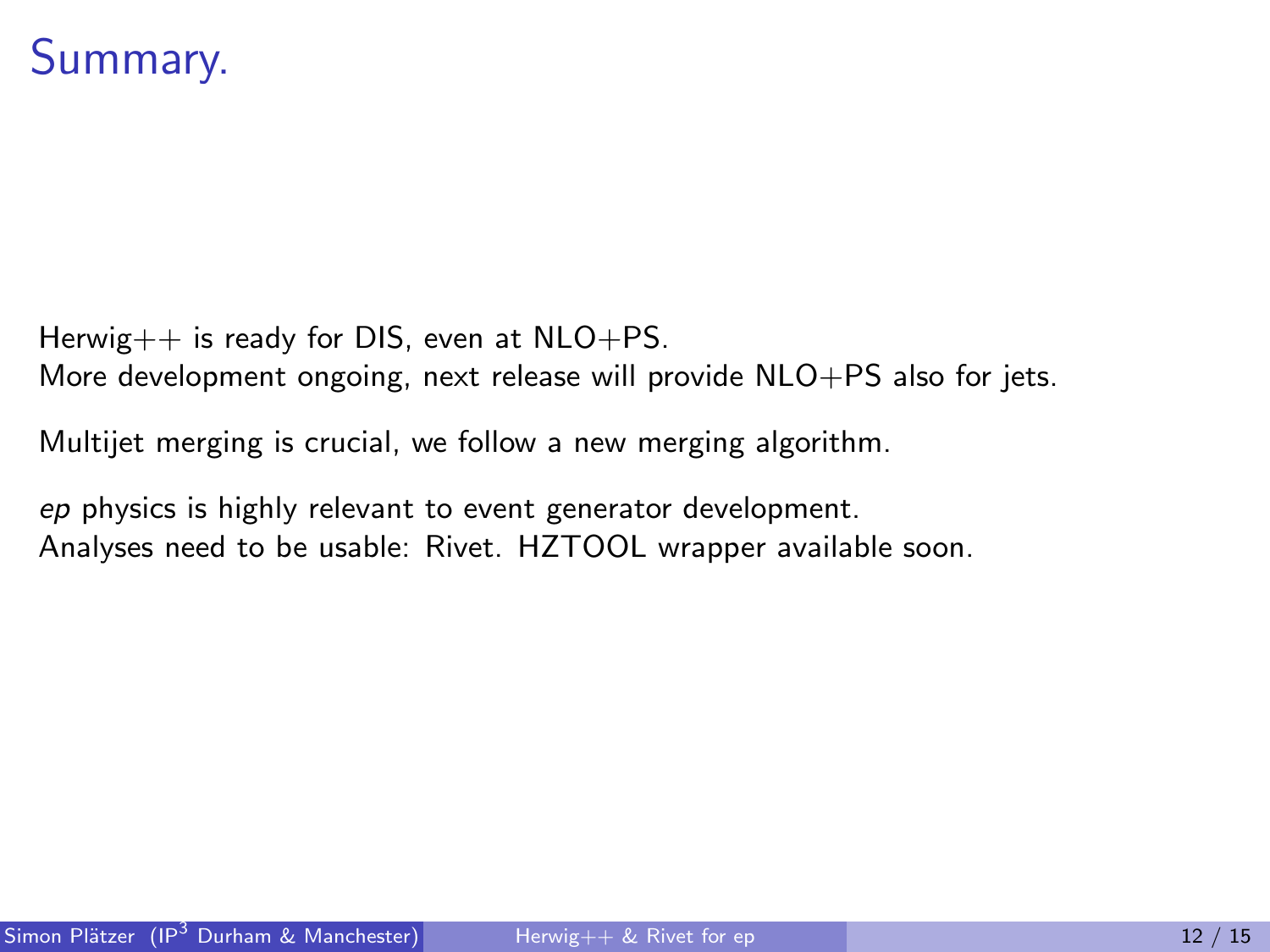## Backup.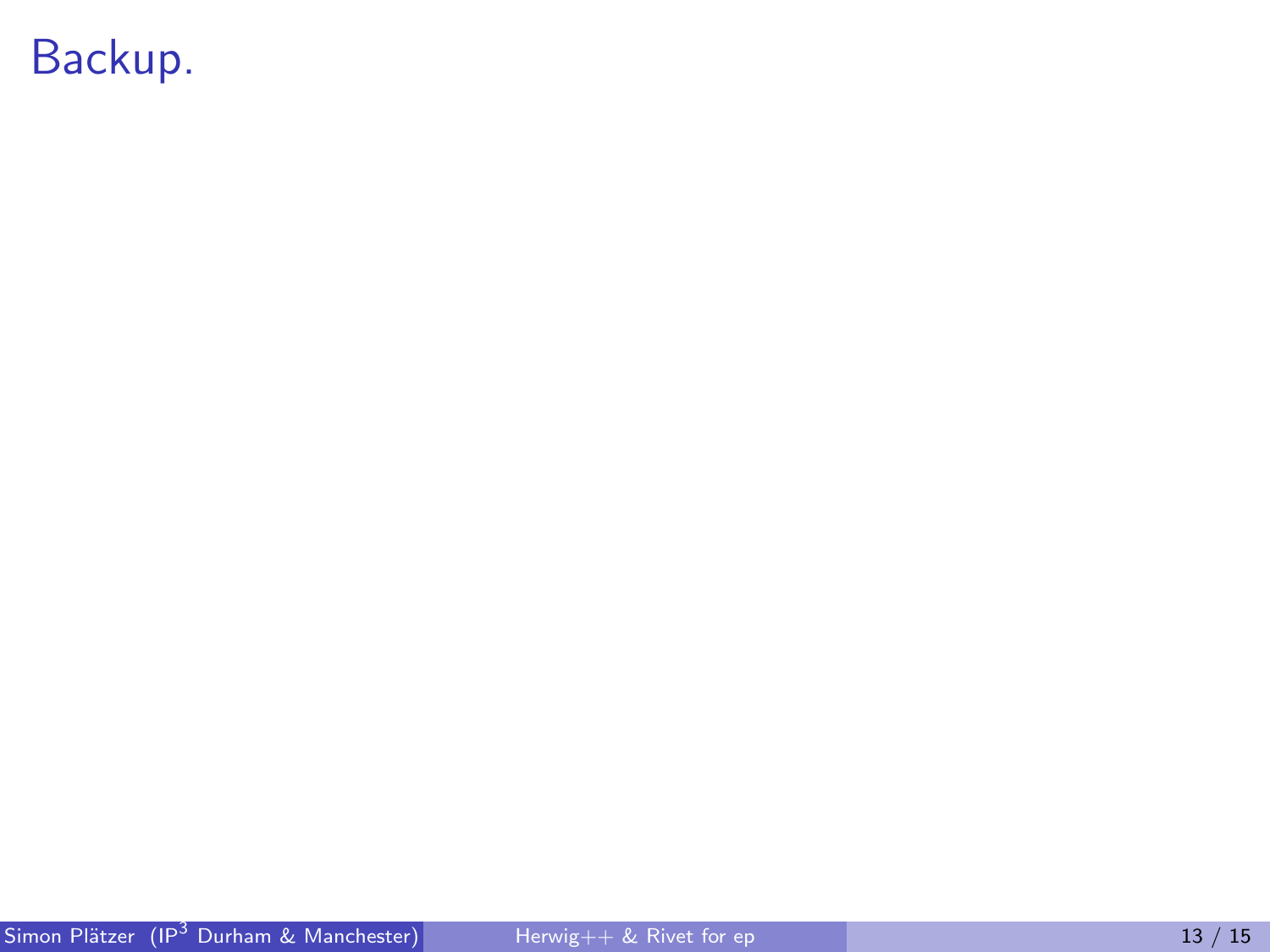## Dipole Shower plus NLO.